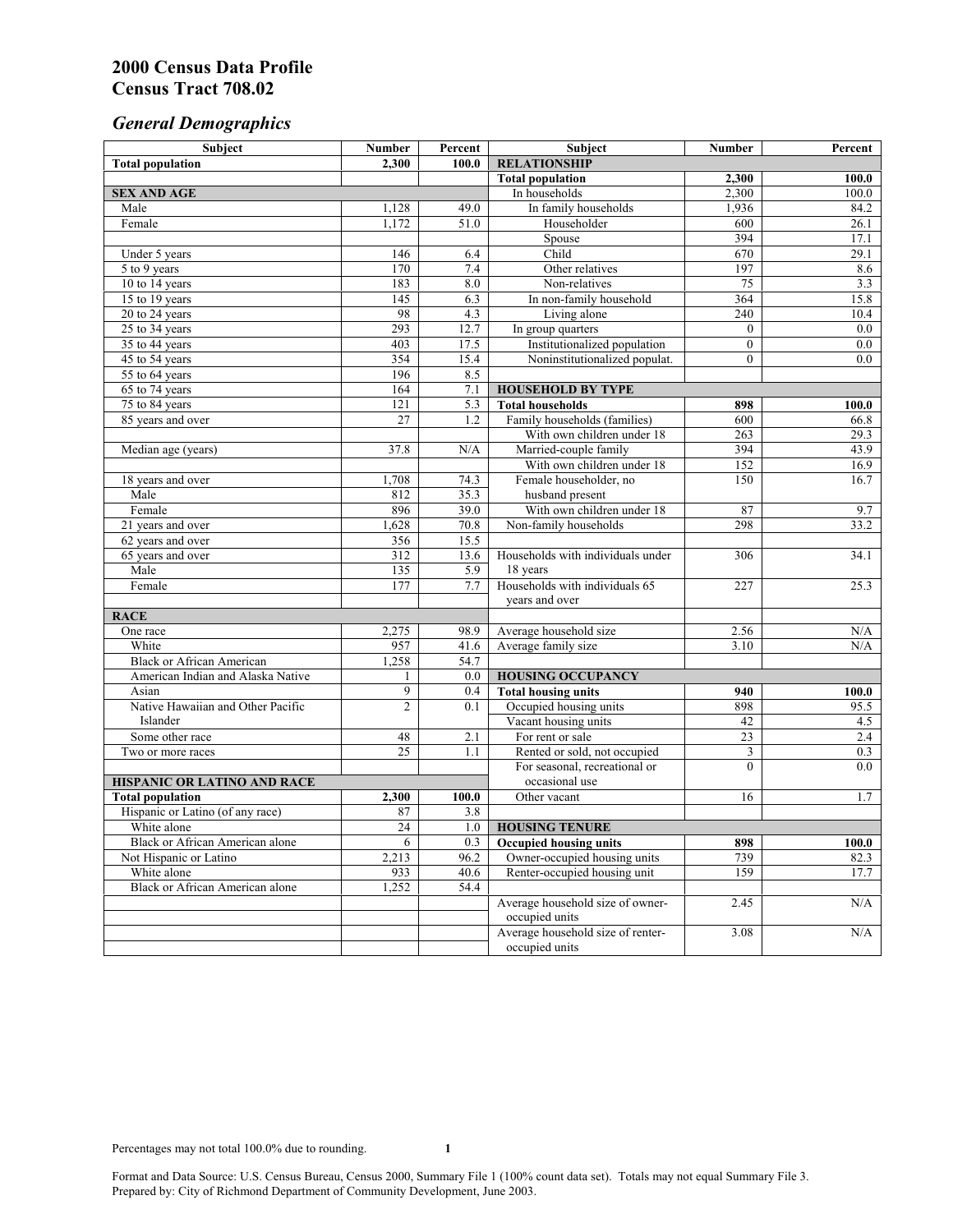# *Social Characteristics*

| <b>Subject</b>                                             | <b>Number</b>            | Percent       | Subject                                                                         | <b>Number</b>   | Percent    |
|------------------------------------------------------------|--------------------------|---------------|---------------------------------------------------------------------------------|-----------------|------------|
| <b>SCHOOL ENROLLMENT</b>                                   | <b>RESIDENCE IN 1995</b> |               |                                                                                 |                 |            |
| Population 3 years and over enrolled in                    | 499                      | 100.0         | Population 5 years and over                                                     | 2,266           | 100.0      |
| school                                                     |                          |               | Same house in 1995                                                              | 1,298           | 57.3       |
| Nursery school, preschool                                  | 50                       | 10.0          | Different house in the U.S. in                                                  | 896             | 39.5       |
| Kindergarten                                               | 28                       | 5.6           | 1995                                                                            |                 |            |
| Elementary school (grades 1-8)                             | 168                      | 33.7          | Same county                                                                     | 492             | 21.7       |
| High school (grades 9-12)                                  | 125                      | 25.1          | Different county                                                                | 404             | 17.8       |
| College or graduate school                                 | 128                      | 25.7          | Same state                                                                      | 300             | 13.2       |
|                                                            |                          |               | Different state                                                                 | 104             | 4.6        |
| <b>EDUCATIONAL ATTAINMENT</b>                              |                          |               | Elsewhere in 1995                                                               | 72              | 3.2        |
| Population 25 years and over                               | 1,729                    | 100.0         |                                                                                 |                 |            |
| Less than 9 <sup>th</sup> grade                            | 176                      | 10.2          | NATIVITY AND PLACE OF BIRTH                                                     |                 |            |
| $9th$ to $12th$ grade, no diploma                          | 307                      | 17.8          | <b>Total population</b>                                                         | 2,411           | 100.0      |
| High school graduate (includes equivalency)                | 532                      | 30.8          | Native                                                                          | 2.248           | 93.2       |
| Some college, no degree                                    | 397                      | 23.0          | Born in United States                                                           | 2,239           | 92.9       |
| Associate degree                                           | 80                       | 4.6           | State of residence                                                              | 1,758           | 72.9       |
| Bachelor's degree                                          | 168                      | 9.7           | Different state                                                                 | 481             | 20.0       |
| Graduate or professional degree                            | 69                       | 4.0           | <b>Born outside United States</b>                                               | 9               | 0.1        |
| Percent high school graduate or higher                     | 72.1%                    | N/A           | Foreign born                                                                    | 163             | 6.8        |
| Percent bachelor's degree or higher                        | 13.7%                    | N/A           | Entered 1990 to March 2000                                                      | 96              | 4.0        |
|                                                            |                          |               | Naturalized citizen                                                             | $\overline{32}$ | 1.3        |
| <b>MARITAL STATUS</b>                                      |                          |               | Not a citizen                                                                   | 131             | 5.4        |
| Population 15 years and over                               | 2.043                    | 100.0         |                                                                                 |                 |            |
| Never married                                              | 602                      | 29.5          | <b>REGION OF BIRTH OF FOREIGN BORN</b>                                          |                 |            |
| Now married, not including separated                       | 1,030                    | 50.4          | Total (excluding born at sea)                                                   | 163             | 100.0      |
| Separated                                                  | 81                       | 4.0           | Europe                                                                          | 6               | 3.7        |
| Widowed                                                    | 154                      | 7.5           | Asia                                                                            | 28              | 17.2       |
| Female                                                     | 147                      | 7.2           | Africa                                                                          | $\Omega$        | $0.0\,$    |
| Divorced                                                   | 176                      | 8.6           | Oceania                                                                         | $\theta$        | 0.0        |
| Female                                                     | 95                       | 4.7           | Latin America                                                                   | 129             | 79.1       |
|                                                            |                          |               | Northern America                                                                | $\theta$        | 0.0        |
| <b>GRANDPARENTS AS CAREGIVERS</b>                          |                          |               |                                                                                 |                 |            |
| <b>Grandparent living in household with</b><br>94          |                          | 100.0         | <b>LANGUAGE SPOKEN AT HOME</b><br>Population 5 years and over<br>2.266<br>100.0 |                 |            |
| one or more own grandchildren under 18<br>years            |                          |               |                                                                                 |                 |            |
|                                                            | 44                       |               | English only                                                                    | 2,024           | 89.3       |
| Grandparent responsible for grandchildren                  |                          | 46.8          | Language other than English<br>Speak English less than                          | 242<br>171      | 10.7       |
|                                                            |                          |               | "very well"                                                                     |                 | 7.5        |
| <b>VETERAN STATUS</b>                                      |                          |               | Spanish                                                                         | 145             |            |
| Civilian population 18 years and over<br>Civilian veterans | 1,902<br>308             | 100.0<br>16.2 | Speak English less than                                                         | 123             | 6.4<br>5.4 |
|                                                            |                          |               | "very well"                                                                     |                 |            |
| <b>DISABILITY STATUS OF THE CIVILIAN</b>                   | Other Indo-European      | 69            | 3.0                                                                             |                 |            |
| NONINSTITUTIONALIZED POPULATION                            | languages                |               |                                                                                 |                 |            |
| Population 5 to 20 years                                   | 418                      | 100.0         | Speak English less than                                                         | 20              | 0.9        |
| With a disability                                          | 52                       | 12.4          | "very well"                                                                     |                 |            |
| Population 21 to 64 years                                  | 1,388                    | 100.0         | Asian and Pacific Island                                                        | 28              | 1.2        |
| With a disability                                          | 353                      | 25.4          | languages                                                                       |                 |            |
| Percent employed                                           | 72.2%                    | N/A           | Speak English less than                                                         | 28              | 1.2        |
| No disability                                              | 1,035                    | 74.6          | "very well"                                                                     |                 |            |
| Percent employed                                           | 84.7%                    | N/A           | Other Languages                                                                 | $\mathbf{0}$    | $0.0\,$    |
| Population 65 years and over                               | 432                      | 100.0         | Speak English less than                                                         | $\overline{0}$  | 0.0        |
| With a disability                                          | 200                      | 46.3          | "very well"                                                                     |                 |            |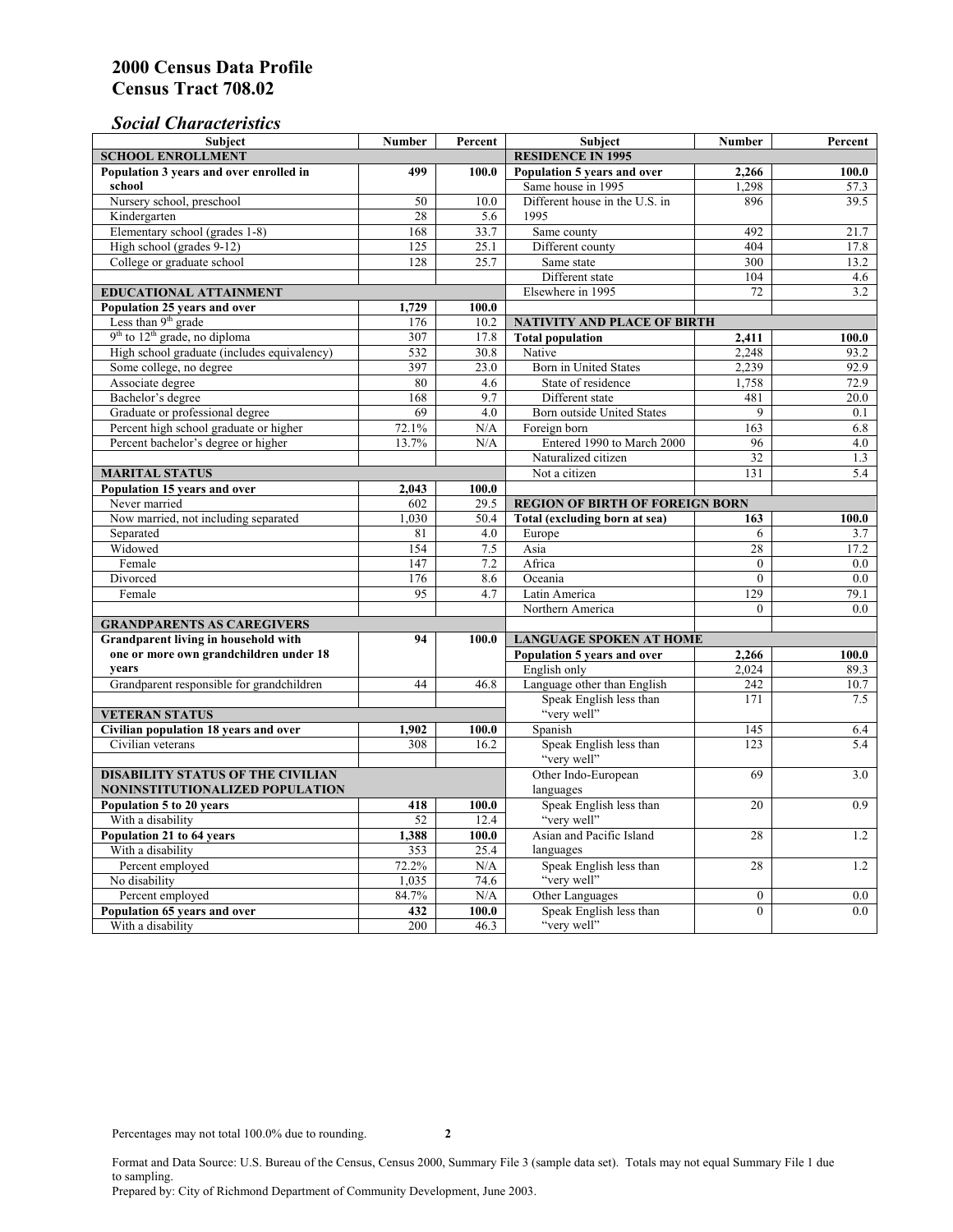### *Economic Characteristics*

| <b>Subject</b>                                     | Number          | Percent          | Subject                                                              | Number          | Percent    |
|----------------------------------------------------|-----------------|------------------|----------------------------------------------------------------------|-----------------|------------|
| <b>EMPLOYMENT STATUS</b>                           |                 |                  | <b>INCOME IN 1999</b>                                                |                 |            |
| Population 16 years and over                       | 1,998           | 100.0            | <b>Households</b>                                                    | 976             | 100.0      |
| In labor force                                     | 1,309           | 65.5             | Less than \$10,000                                                   | 45              | 4.6        |
| Civilian labor force                               | 1,281           | 64.1             | \$10,000 to \$14,999                                                 | 49              | 5.0        |
| Employed                                           | 1,238           | 62.0             | \$15,000 to \$24,999                                                 | 161             | 16.5       |
| Unemployed                                         | 43              | 2.2              | \$25,000 to \$34,999                                                 | 158             | 16.2       |
| Percent of civilian labor force                    | 3.4%            | N/A              | \$35,000 to \$49,999                                                 | 259             | 26.5       |
| Armed Forces                                       | 28              | 1.4              | \$50,000 to \$74,999                                                 | 178             | 18.2       |
| Not in labor force                                 | 689             | 34.5             | \$75,000 to \$99,999                                                 | 93              | 9.5        |
| Females 16 years and over                          | 1,058           | 100.0            | \$100,000 to \$149,999                                               | $\overline{24}$ | 2.5        |
| In labor force                                     | 620             | 58.6             | \$150,000 to \$199,999                                               | 9               | 0.9        |
| Civilian labor force                               | 611             | 57.8             | \$200,000 or more                                                    | $\mathbf{0}$    | 0.0        |
| Employed                                           | 611             | 57.8             | Median household income (dollars)                                    | 40,245          | N/A        |
| Own children under 6 years                         | 150             | 100.0            |                                                                      |                 |            |
| All parents in family in labor force               | 111             | 74.0             | With earnings                                                        | 727             | 74.5       |
|                                                    |                 |                  | Mean earnings (dollars)                                              | 46,135          | N/A        |
| <b>COMMUTING TO WORK</b>                           |                 |                  | With Social Security income                                          | 319             | 32.7       |
| Workers 16 years and over                          | 1,213           | 100.0            | Mean Social Security income                                          | 11,848          | N/A        |
| Car, truck, or van – drove alone                   | 1.009           | 83.2             | (dollars)                                                            |                 |            |
| Car, truck, or van - carpooled                     | 115             | 9.5              | With Supplemental Security income                                    | 46              | 4.7        |
| Public transportation (including taxicab)          | 28              | 2.3              | Mean Supplemental Security                                           | 7,463           | N/A        |
| Walked                                             | 13              | 1.1              | income (dollars)                                                     |                 |            |
| Other means                                        | $\overline{21}$ | 1.7              | With public assistance income                                        | 22              | 2.3        |
| Worked at home                                     | $\overline{27}$ | $\overline{2.2}$ | Mean public assistance income                                        | 591             | N/A        |
| Mean travel time to work (minutes)                 | 23.1            | N/A              | (dollars)                                                            |                 |            |
|                                                    |                 |                  | With retirement income (dollars)                                     | 254             | 26.0       |
| Employed civilian population 16 years and over     | 1,238           | 100.0            | Mean retirement income (dollars)                                     | 12,739          | N/A        |
| <b>OCCUPATION</b>                                  |                 |                  |                                                                      |                 |            |
| Management, professional, and related occupations  | 309             | 25.0             | <b>Families</b>                                                      | 646             | 100.0      |
| Service occupations                                | 151             | 12.2             | Less than \$10,000                                                   | 11              | 1.7        |
| Sales and office occupations                       | 399             | 32.2             | \$10,000 to \$14,999                                                 | 36              | 5.6        |
| Farming, fishing, and forestry occupations         | $\mathbf{0}$    | 0.0              | \$15,000 to \$24,999                                                 | 120             | 18.6       |
| Construction, extraction, and maintenance          | 126             | 10.2             | \$25,000 to \$34,999                                                 | 92              | 14.2       |
| occupations                                        |                 |                  | \$35,000 to \$49,999                                                 | 133             | 20.6       |
| Production, transportation, and material moving    | 253             | 20.4             | \$50,000 to \$74,999                                                 | 147             | 22.8       |
| occupations                                        |                 |                  | \$75,000 to \$99,999                                                 | 74              | 11.5       |
|                                                    |                 |                  | \$100,000 to \$149,999                                               | 24              | 3.7        |
| <b>INDUSTRY</b>                                    |                 |                  | \$150,000 to \$199,999                                               | 9               | 1.4        |
| Agriculture, forestry, fishing and hunting, and    | 8               | 0.6              | \$200,000 or more                                                    | $\theta$        | 0.0        |
| mining                                             |                 |                  | Median family income (dollars)                                       | 39,762          | N/A        |
| Construction                                       | 118             | 9.5              |                                                                      |                 |            |
| Manufacturing                                      | 126             | 10.2             | Per capita income (dollars)                                          | 17,824          | N/A        |
| Wholesale trade                                    | 26              | 2.1              | <b>Median earnings (dollars)</b>                                     |                 |            |
| Retail trade                                       | 193             | 15.6             | Male full-time, year-round workers                                   | 29,153          | N/A        |
| Transportation and warehousing, and utilities      | 173             | 14.0             | Female full-time, year-round workers                                 | 27,813          | N/A        |
| Information                                        | 22              | 1.8              |                                                                      | Number          | Percent    |
| Finance, insurance, real estate, and rental and    | 87              | 7.0              |                                                                      | below           | below      |
| leasing                                            |                 |                  |                                                                      | poverty         | poverty    |
| Professional, scientific, management,              | 87              | 7.0              | Subject                                                              | level           | level      |
| administrative, and waste management services      |                 |                  | <b>POVERTY STATUS IN 1999</b>                                        |                 |            |
| Educational, health and social services            | 196             | 15.8             | <b>Families</b>                                                      | 30              | 4.6        |
| Arts, entertainment, recreation, accommodation and | 45              | 3.6              | With related children under 18 years                                 |                 | 2.7        |
| food services                                      |                 |                  | With related children under 5 years                                  | $\mathbf{0}$    | $0.0\,$    |
| Other services (except public administration)      | 72              | 5.8              | Families with female householder, no                                 | $\bf{0}$        | 0.0        |
| Public Administration                              | 85              | 6.9              | husband present                                                      |                 |            |
|                                                    |                 |                  | With related children under 18 years                                 | $\mathbf{0}$    | $0.0\,$    |
| <b>CLASS OF WORKER</b>                             |                 |                  | With related children under 5 years                                  | $\overline{0}$  | $0.0\,$    |
| Private wage and salary workers                    | 908             | 73.3             | <b>Individuals</b>                                                   | 165             | 6.8        |
| Government workers                                 | 275             | 22.2             | 18 years and over                                                    | 153             | 7.9        |
| Self-employed workers in own not incorporated      | 55              | 4.4              | 65 years and over                                                    | 48              | 11.1       |
| business                                           |                 |                  | Related children under 18 years                                      | 12              |            |
| Unpaid family workers                              | $\mathbf{0}$    |                  |                                                                      | 12              | 2.5<br>3.6 |
|                                                    |                 | 0.0              | Related children 5 to 17 years<br>Unrelated individuals 15 years and | 90              | 17.9       |
|                                                    |                 |                  |                                                                      |                 |            |
|                                                    |                 |                  | over                                                                 |                 |            |

Percentages may not total 100.0% due to rounding. **3** 

Format and Data Source: U.S. Bureau of the Census, Census 2000, Summary File 3 (sample data set). Totals may not equal Summary File 1 due to sampling.

Prepared by: City of Richmond Department of Community Development, June 2003.